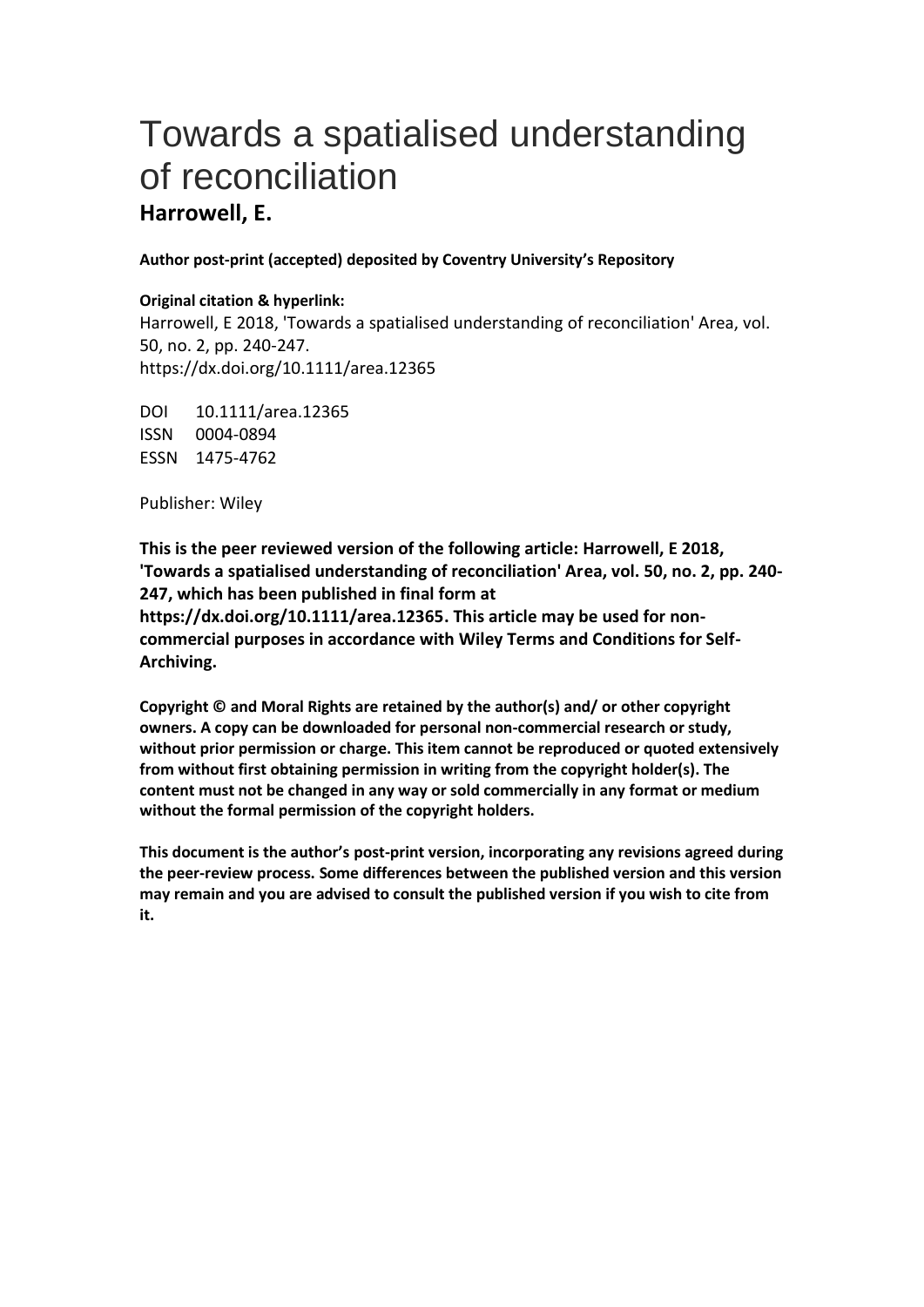# **Towards a spatialised understanding of reconciliation**

Elly Harrowell Centre for Trust, Peace and Social Relations, Coventry University, Coventry CV1 2TL Email: [Elly.Harrowell@coventry.ac.uk](mailto:Harrowell@coventry.ac.uk)

> Revised manuscript - 30 March 2017

### **Abstract**

This paper argues that we should conceive of reconciliation spatially in order to unlock new insights into the process of reconciling divided societies. It seeks to respond to recent calls to put peace at the heart of geographical research, and suggests that one way in which the challenge of developing peace geographies can be meaningfully progressed is by exploring the spatial elements of the notion of reconciliation. The paper identifies four areas where a spatialised approach to reconciliation is beginning to emerge across the disciplines of urban planning, legal geographies, political science and international development. These include the role of the built environment as a facilitator of reconciliation, the existence of spatial barriers to reconciliation, the role of formalised spaces of reconciliation and the impact of everyday spaces of reconciliation. The paper interrogates the way that space creates possibilities for processes of reconciliation, and the ways that distinctive types of space are in turn created by these processes. Finally, it suggests fruitful avenues for future research, including by working across disciplines.

#### **Key words:**

Reconciliation, geographies of peace, space, peacebuilding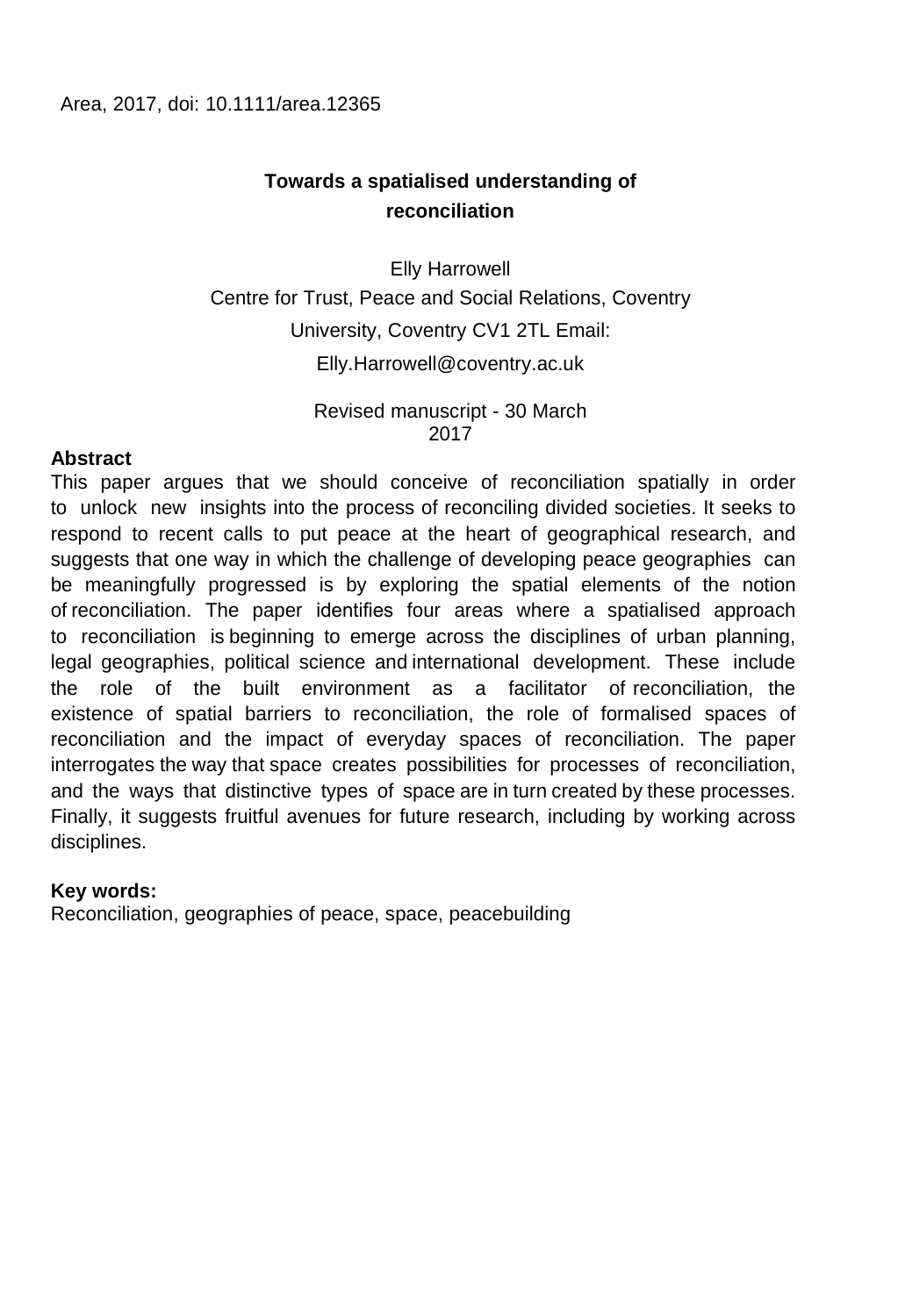#### **Introduction**

The notion of reconciliation is a vital challenge in efforts to remake peace in the wake of serious violence. The question of how reconciliation can be promoted following violent conflict has been the subject of intense debate by peace and conflict theorists for many years. While some see it as a 'pervasive and fundamental concept in human societies' (Santa-Barbara 2007, 174), others question whether the very idea of expecting victims and perpetrators to reconcile is, at best, overly optimistic and, at worst, insulting (see Chayes and Minow 2003; Crocker 2002).

This paper contributes to the body of work exploring how reconciliation can be achieved in divided societies by suggesting one way of gaining new insight into the diverse processes of reconciliation. It argues for a focus on the spatial aspects of reconciliation; the way space creates possibilities for processes of reconciliation and the ways that distinctive types of space are in turn created or transformed by these processes. A number of scholars touch on this spatialised vision of reconciliation in their work in various disciplines, including urban planning, political and legal geographies, political science and international development. However, currently this work is largely occurring in silos, with potentially fertile grounds for mutual engagement and learning overlooked. What is more, there seems to be something of a divide between those theorists working from a background in peace and conflict studies, who have a rich, nuanced understanding of the concept of reconciliation but little engagement with the spatial, and those who foreground spatial aspects – often from traditions of geography and planning – but focus less on the deeper theoretical aspects of reconciliation. In this paper I advocate bringing these elements together in order to see what insights might emerge when we explicitly seek to understand the processes of reconciliation as spatial phenomena.

This approach is situated within the growing subfield of peace geographies which seek to put peace at the heart of geographical research, including Kobayashi (2009) and responses to this by Megoran (2011) and Williams and McConnell (2011) as well as scholarship on questions such as geographies of antiviolence (Loyd 2012) or the constantly evolving relationship between space and peace(s) (Koopman 2011). These writers have demonstrated that although the discipline of geography has long claimed to address questions of war and peace, in reality the emphasis has been firmly on researching war and violence. This, they suggest, represents a missed opportunity. After all, peace is 'inherently spatial' and 'always shaped by the spaces through which it is produced and reproduced' (Megoran and McConnell 2014, 19).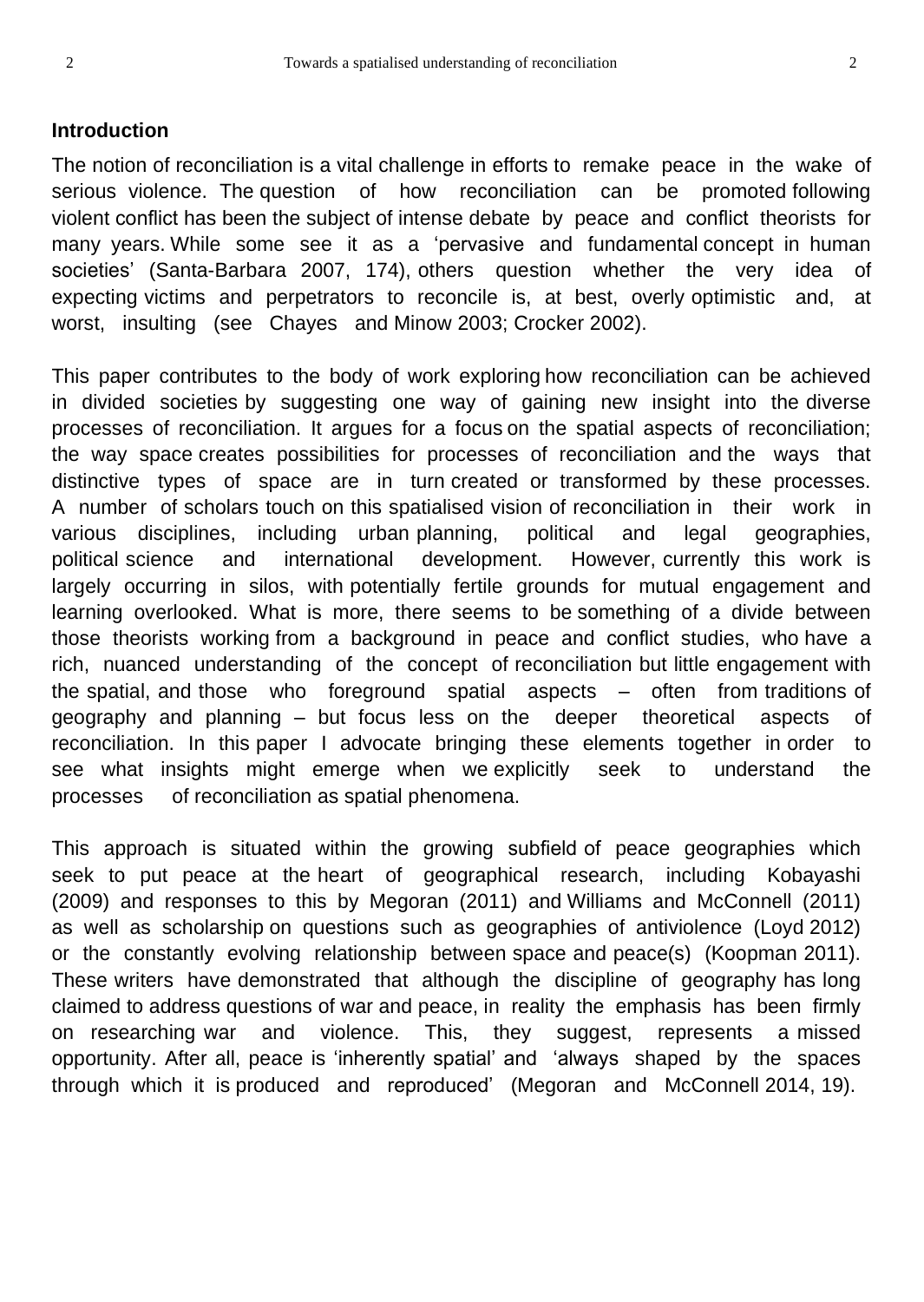Taking a geographical approach to the notion of reconciliation provides new insights from the deployment of central geographical concepts such as space, place and scale. Concurrently, this paper also speaks to the spatial turn in peace and conflict studies, the contours of which are elegantly sketched in Bio€rkdahl and Buckley-Zistel's recent work (2016). Exploring the spatial element of reconciliation represents a further opportunity to explore the synergies between peace geographies and peace and conflict studies. This paper will reveal remarkable similarities in the way notions of space and reconciliation are conceptualised by theorists operating in the fields of geography and peace and conflict studies, and much to gain by bringing the two concepts into closer dialogue.

#### **Theorising reconciliation**

Reconciliation has become something of a buzzword in recent years. It is at the heart of international responses to violent conflicts and their aftermath, and has become widely recognised across the world thanks to emblematic reconciliation initiatives such as South Africa's post- apartheid Truth and Reconciliation Commission. And yet for all the attention paid to it, there has too often been a lack of clarity regarding the precise meaning of the term 'reconciliation' (Pankhurst 1999). Indeed, it is this very lack of clarity that may have contributed to the popularity of reconciliation as a concept, leading, at best, to its flexible and reflexive application in challenging circumstances, and at worst to its deployment as a woolly and ineffective would-be panacea. This paper will adopt a definition of reconciliation that draws on three central elements: an acknowledgement that reconciliation is about the restoration of relationships between people, that it is both a goal and a process and that it should be understood as situated – both culturally and (crucially for this paper) spatially.

Relationships are at the heart of this concept. As Lederach notes 'relationship is the basis of both the conflict and its long term solution' (1997, 26). This vision is shared by numerous writers who emphasise the centrality of restoring good relations (between individuals, between groups) in the project of reconciliation. While some focus on the restoration of trust to relationships (Worthington and Drinkard 2000), others insist on an approach to reconciliation that acknowledges the role of human needs and emotions (Nadler 2002) or on resetting or reframing relationships that have been damaged by violence or conflict (Bloomfield 2006). What is common to all is the sense that even after violence on the largest scale, reconciliation still plays out at the level of human relationships.

The lack of clarity that at times bedevils discussions of reconciliation can perhaps arise from the question of whether reconciliation should be understood as target or process. Is it an outcome in which good relationships have been restored, or the sum of the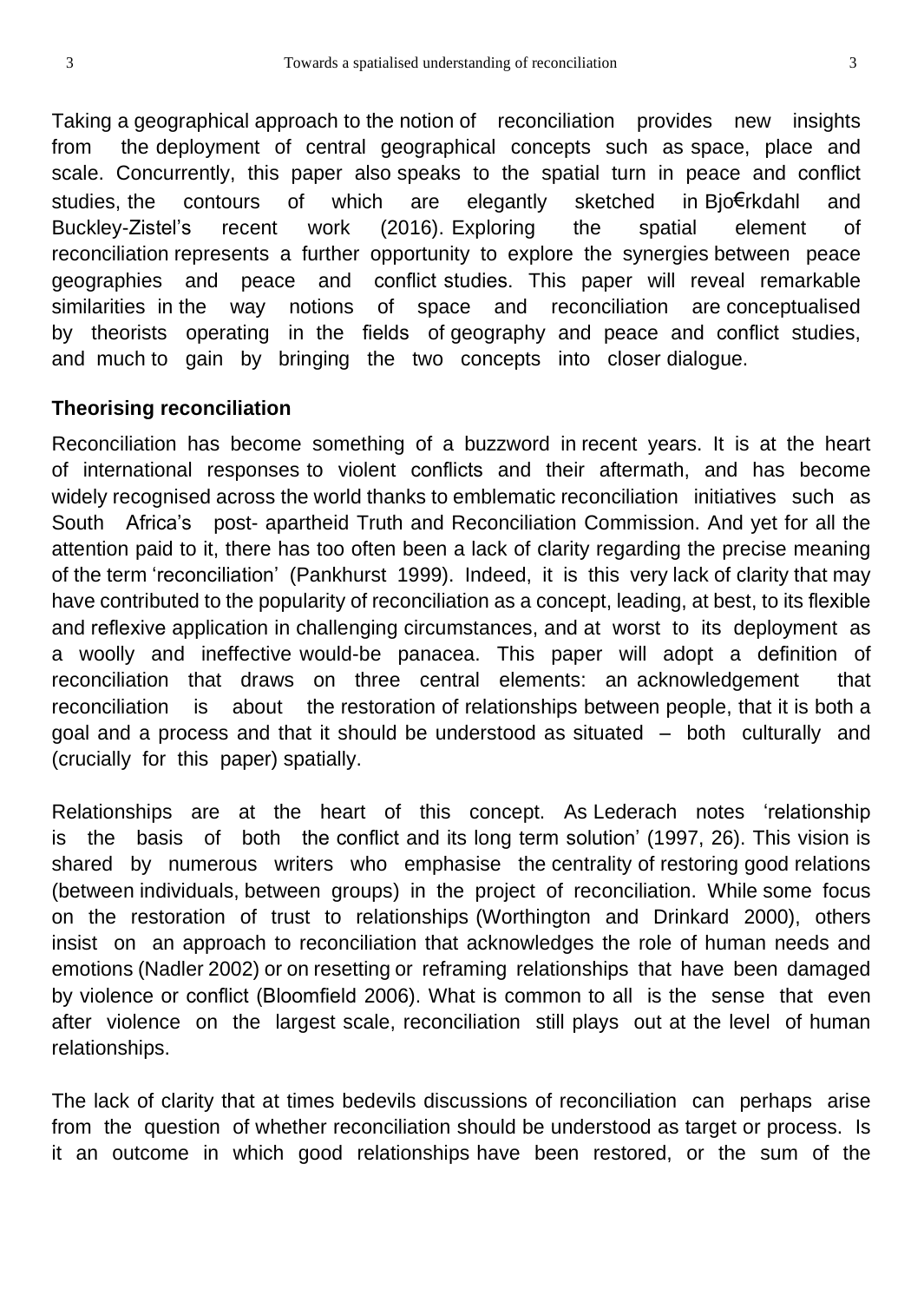steps taken to reach this lofty aim? Bloomfield cuts through this confusion by suggesting that reconciliation is in fact 'both process and outcome' (2006, 6). It is, he argues, the shared future and remade relationship that affected societies seek to attain, and also the process through which they move towards this future. Seeing this as both outcome and process is particularly useful in helping sustain momentum during the time-consuming and often painful path towards reconciliation. While the idea of reconciling with a group that has caused unimaginable suffering to you (the outcome) may seem an impossible task, the smaller steps along the way (the process) are often more manageable.

Finally, reconciliation is contextually and culturally situated. Contextually, because the work to be done, the type of damage to relationships that needs repairing, will depend greatly on the violence that pre-empted it. Culturally, because as Galtung reminds us, all reconciliation practices are 'embedded in dense nets of assumptions, some of them cultural' (2001, 89). There can be no one-size-fits-all approach to reconciliation; it is influenced by and in turn influences the culture and context it is situated in. This paper seeks to make the argument that reconciliation can also be understood as spatially situated, and that seeing in this way will enable theorists and practitioners to gain greater insight into it.

There is broad agreement that a number of main components commonly fall under the 'umbrella' of reconciliation (Bloomfield 2006, 12). These include uncovering truth, acknowledging harm by offenders – and by extension the expression of remorse by these offenders, some form of justice, forgiveness, a resumption of the relationship that had been damaged and a rebuilding of trust (Santa-Barbara 2007). These all represent possible actions that can contribute to reconciliation. The challenge, then, is how to achieve these elements – what instruments can be introduced to uncover 'truth' or gain justice? What type of intervention can make forgiveness more likely?

Again, there are a number of options. Nadler (2002) proposes a model that differentiates between 'socio- emotional' reconciliation (centred on the acts of apology and forgiveness, such as Truth and Reconciliation Commissions) and 'instrumental' reconciliation (which is based on mutual cooperation to achieve shared goals, which could include community work projects). Crucially, Nadler suggests that the most effective approach to reconciliation combines both elements. Another pathway towards reconciliation is suggested by the 'contact hypothesis', which states that greater contact between groups leads to decreased prejudice and increased trust. It has been widely re-examined in recent years with overwhelmingly positive results (Gibson and Claassen 2010; Dixon et al. 2010; Pettigrew and Tropp 2006),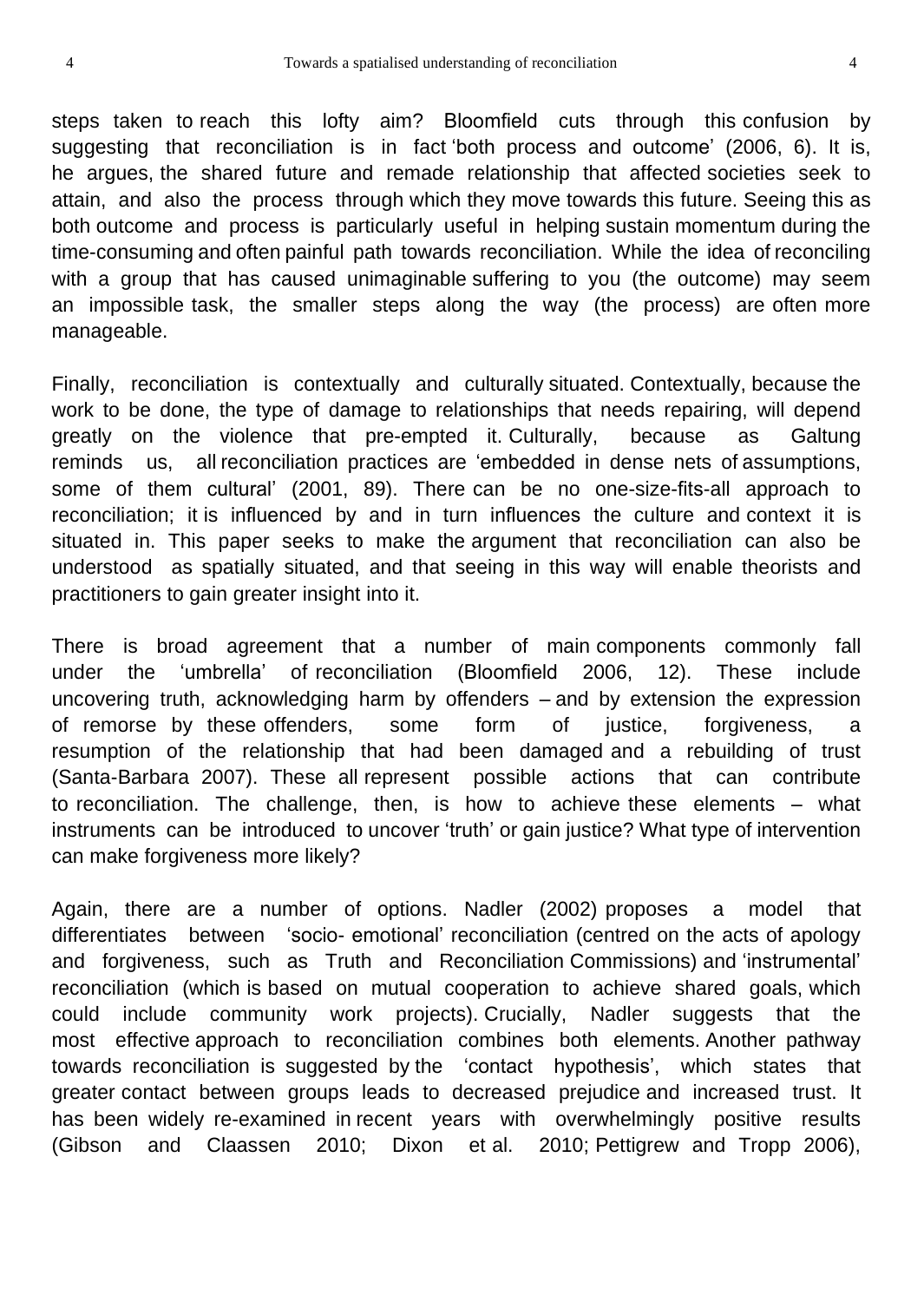though some scholars have noted that intergroup contact may be counterproductive in the context of serious asymmetries of power (Maoz 2011; Bekerman 2007).

#### **Exploring the relationship between space and reconciliation – current research and new avenues**

Before considering spatialised approaches to reconciliation in more detail, it is vital to set out clearly what is meant by the term 'space' in this context. This paper adopts the three-part understanding of space set out by Doreen Massey (2005), which views space as a product of social relations, a sphere of heterogeneity and something that is constantly being made and remade. For Massey, space is an event, a particular moment in the intersection of social relations and personal histories. As a definition, this bears remarkable similarities to the way that some writers speak about reconciliation. Professor Pumla Gobodo-Madikizela – one-time member of South Africa's Truth and Reconciliation Commission – has described reconciliation as the process of 'making public spaces intimate' (2008). That is, reconciliation is the moment that space is transformed by a reconfiguration of the social relations that produce it, just as this space, its heterogeneity and malleability, makes reconciliation possible. Lederach (1997) also employs the language of space to explain reconciliation as 'a social space' that both accommodates and enables the diverse and sometimes paradoxical needs of a healing society. Reconciliation is 'a space, a place or location of encounter where parties to a conflict meet' (1997, 30). It is within these definitions, where space is seen as constituted by social relationships, as inherently diverse and shifting, and reconciliation is conceived of as a space of encounter, diversity and intimacy, that the first hints of the power of bringing both concepts into the same sphere of inquiry emerge. The following sections will seek to unravel these common threads to suggest a number of areas where research into these relationships is ongoing or should be pursued.

#### **The built environment as facilitator of reconciliation**

One area in which research is already being carried out into the relationship between space and reconciliation  $-$  though it is not necessarily always recognised as such  $$ centres on the capacity of the built environment to create spaces where reconciliation can take place. Urban spaces in particular have always had a significant relationship with the communities that build and live in them, being at once constituted by and constitutive of the diverse publics residing there. Numerous writers identify the plurality of the city, the experience of 'being together with strangers' that is at the heart of city life, as being the defining characteristic of urban space (Stro€mbom and Bjo€rkdahl 2015, 26; Coward 2009; Pullan and Baillie 2013) . The city is not only defined by this heterogeneity, it makes this possible through the range of public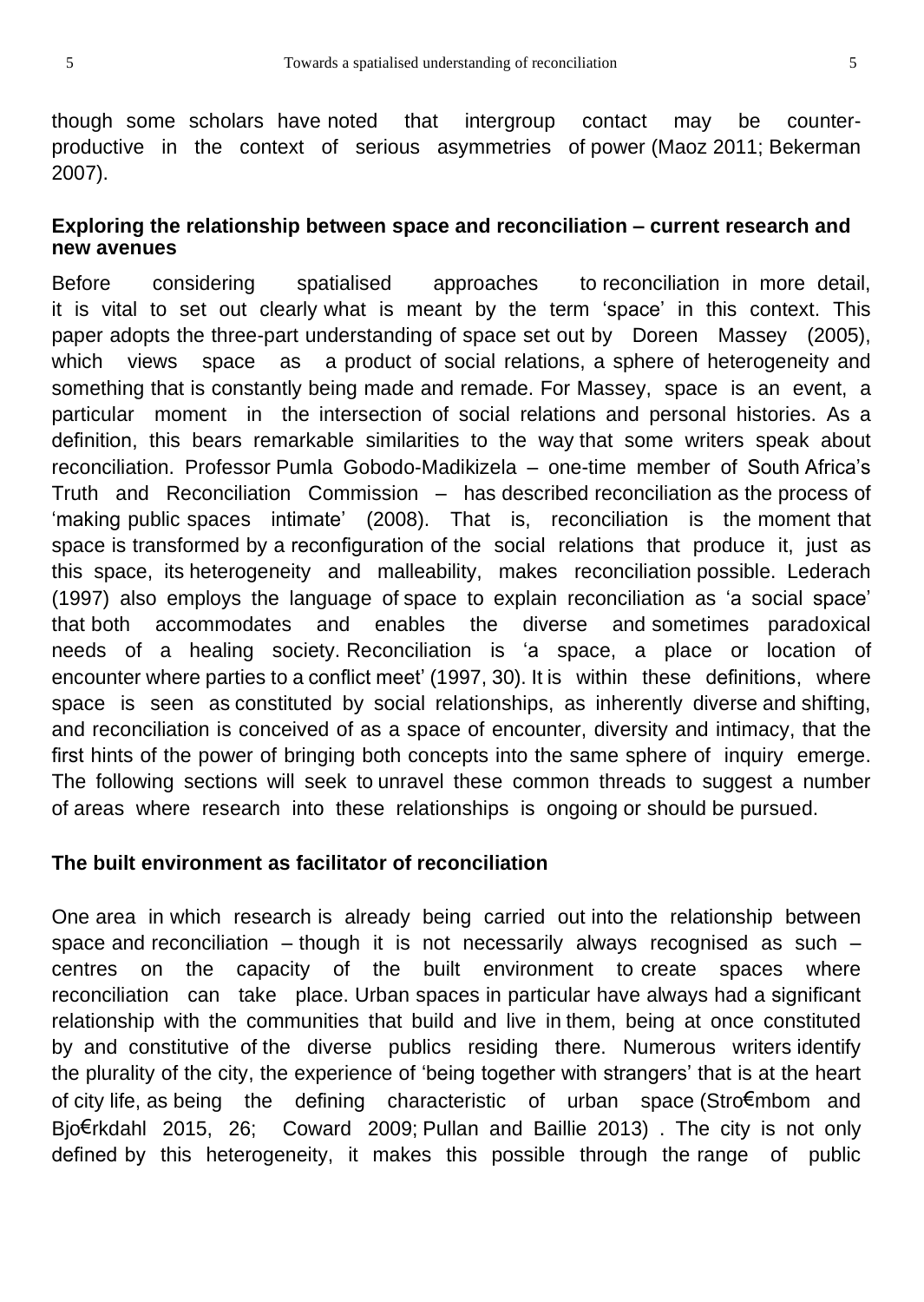spaces it provides (Hansen 1993). Understood in this way, urban space has a clear potential to support intergroup contact, and often occupies an important role in literature on divided and contested societies, particularly as it addresses the question of unequal access to space. Access to space, and restrictions on this, have repeatedly been shown to reflect and perpetuate inequalities, whether this is according to social class, which Lefebvre saw as 'inscribed in space' (1991a, 68), gender (see Fenster's (2005) critique of the right to the gendered city) or something else. Inequality of access to space and the very different ways different groups might therefore experience the same space, may have serious consequences for their ability to access and participate fully in the 'space of encounter' that enables reconciliation.

Within the disciplines of geography and urban planning in particular there is a growing body of literature that asks how shared spaces can facilitate contact, and by extension reconciliation, in divided societies, and how this can be supported through planning and governance strategies, including Nagle's (2009) work on Beirut and Gaffikin et al. (2016) on Belfast. Crucially, these approaches caution against a return to the 'design determinism' of the mid-20th century, which posited the built environment as a means of controlling the way people act (Coaffee 2016). Instead they focus on the urban landscape as a mirror of societal relations and tensions (Brand and Fregonese 2016), on the process of designing and building together as a moment of opportunity (Healey 2006) and on the role of the built environment as a mediator for the constructive expression and resolution of the conflicts and tensions that are inherent to plural urban living (Pullan and Baillie 2013; Bjo€rkdahl and Buckley-Zistel 2016). This is not restricted to urban space – in rural communities built spaces such as marketplaces, wells and religious buildings have long played a role in bringing community members together. Although existing literatures focus more on urban spaces, the role of the built environment in enabling reconciliation in rural communities would represent a fruitful avenue for research.

These approaches are implicitly linked to the contact theory of reconciliation discussed earlier. They see public space, if it can be accessed equally by all groups in society and if it allows for free association and sharing of ideas, as an important tool in reducing tensions between groups, and increasing understanding. Such ideas have begun to gain currency with groups working directly on the promotion and measurement of reconciliation. In its most recent Reconciliation Barometer, the South Africa based Institute for Justice and Reconciliation (Hofmeyr and Govender 2015) emphasised the vital role of shared public spaces in addressing stubbornly low levels of interaction between South Africans from different ethnic groups. Understanding the politics of space, especially questions of access, could also explain why reconciliation fails to happen. If reconciliation represents a reconfiguration of the social relations that make space,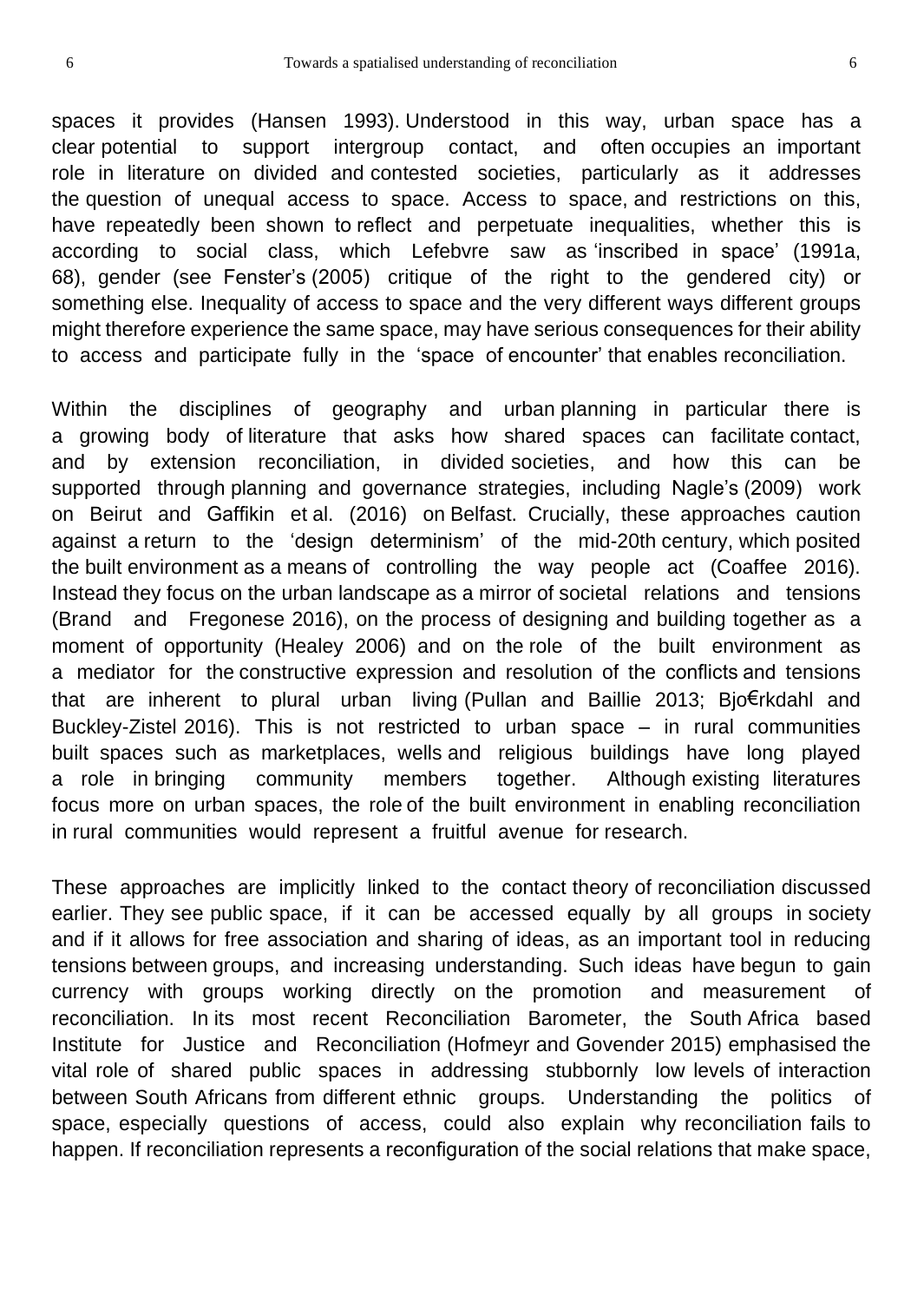then the persistence of stubborn inequalities in these relations can also be identified through the effects they produce in space.

For some it is the process of planning and designing the spaces we inhabit, rather than the end product, that can facilitate peaceful relations between groups. Collaborative or participatory planning practices, such as those advocated by Patsy Healey (1992 2006), apply Habermasian principles of communicative rationality to the planning process, using them as a tool through which, even in the most conflictual of circumstances, communities can find 'a way of living together differently, through struggling to make sense together' (Healey 1992, 152). This approach places as much emphasis on the process of planning as on its content, seeing this as an opportunity to bring together groups with radically opposed priorities or beliefs, moving towards consensus and mutual understanding while grappling with concrete planning proposals. There are clear echoes of the instrumental model of reconciliation (which envisions communities working together to achieve shared goals) within this practice.

#### **Spatial barriers to reconciliation**

Just as space may help to create the conditions for reconciliation, whether through facilitating intergroup contact or providing an opportunity for divided communities to work fruitfully together, it can also throw up barriers. As Nagle puts it 'space is the central matrix on which ethno-national separation is constituted' (2009, 327). There is therefore a rich body of literature on ways in which space can divide communities and prevent reconciliation. Space is a resource for the expression of identities, which gain a sense of solidity and permanence through their physical manifestation (Connerton 1989). In divided and contested societies these physical manifestations of identity take on a heightened significance as markers of difference, boundary markers between 'us' and 'them'. For this reason scholarship has abounded looking at the role of spatial markers of ethno- national identity in contested societies, including work on monuments, ethnicised building types and emblematic buildings or places (Johnson 2002; Forest and Johnson 2002). Bevan argues that 'architecture takes on a totemic quality' (2007, 8), whereby the destruction of the physical environment also strikes at a community's identity, sense of belonging and memories. Of course, a number of writers have pointed out that these attacks on urban space as constitutive of and witness to heterogeneity are not confined to times of war. Urbicide by way of discriminatory planning practices represents 'the dark side of the discipline of urban planning that is rarely acknowledged' (Graham 2004, 34) and is the subject of a vibrant branch of writing on urban planning (for example, Weizman (2007) on Israel and Bollens (1998) on Jerusalem and Johannesburg.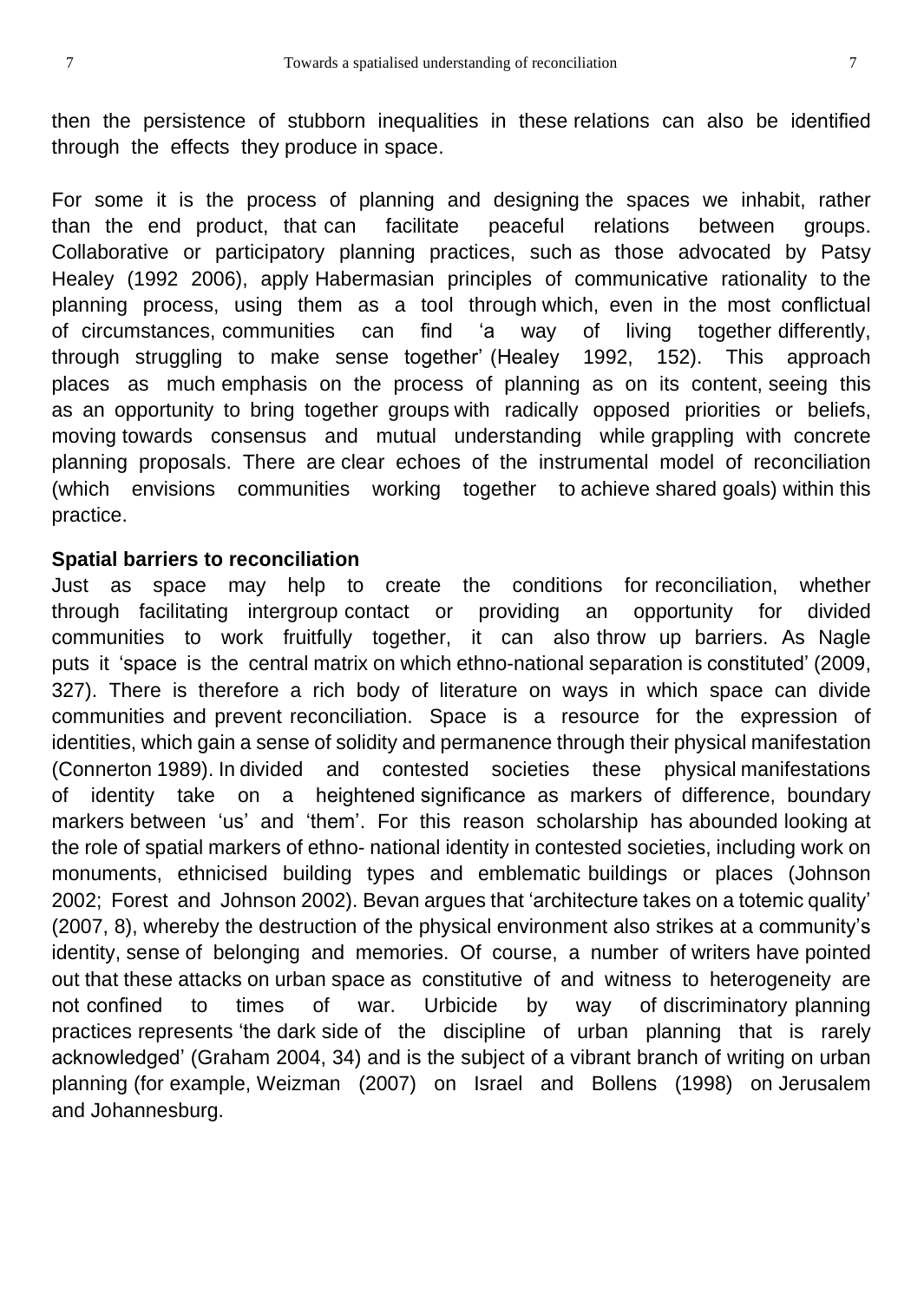Finally, physical interventions in space – including but not limited to walls, barriers, road systems or bridges – have long been used explicitly as tools of segregation, preventing prospects for reconciliation. Rural space is not exempt from this, as the devastating impact of the

'peace wall' erected by the Israeli government on Palestinian farming communities vividly demonstrates. The question of land ownership often plays a central role in divided societies (see Ntsebeza (2010) on South Africa and Morrow et al. (2000) on Northern Ireland). This also has a spatial expression, whether through the erection of fences and other means of restricting access to the land or through the visibly different uses of plots (for example, commercial versus subsistence farming) that represent and measure at a glance the seemingly insurmountable distance between communities. The experience of South Africa underlines the importance of such divisions of space, and the displacement of marginalised communities from these spaces, for efforts to foster reconciliation. Here post-apartheid reconciliation has repeatedly been undermined by persistent and ethnicised land inequality based in the historic deprivation of black people's land and property under apartheid, with black South Africans pursuing land restitution (actual and symbolic) as crucial to their pursuit of sustainable peace and justice (Gibson 2009). From Israel–Palestine to local-level conflicts around gentrification, the dislocation of a conflict party from an emblematic space produces significant barriers to finding the space of encounter that facilitates reconciliation.

#### **Formal spaces of reconciliation**

Some tools and approaches that are associated with the pursuit of reconciliation in divided societies require the development of formal spaces where these processes can play out. As such, a third area of interest within a spatialised notion of reconciliation is represented by the formal spaces, the tribunals, courts and commissions, etc., that make up much of the visible landscape of reconciliation. These bodies vary as widely in legislative and institutional status as they do in form and location, ranging from monumental international institutions in The Hague to the rural Gacaca courts used in post- Genocide Rwanda, often held in the open air and in small villages. Such spaces have increasingly become the focus of enquiry for geographers interested in 'understanding transitional justice by exploring the spaces through which judicial processes operate and the spatial imaginaries they bring into being (Jeffrey 2011, 344). Researchers working in this area have interrogated the tensions engendered by the distance often present between sites of violence and the mechanisms set up to investigate them (Jeffrey 2011; Oglesby and Ross 2009). Other research into the spatiality of institutions of transitional justice has emphasised the impact of the physical experience of crossing the threshold of a war crimes court (Jeffrey and Jakala 2014), and explored the nature of a criminal tribunal as a space of performance where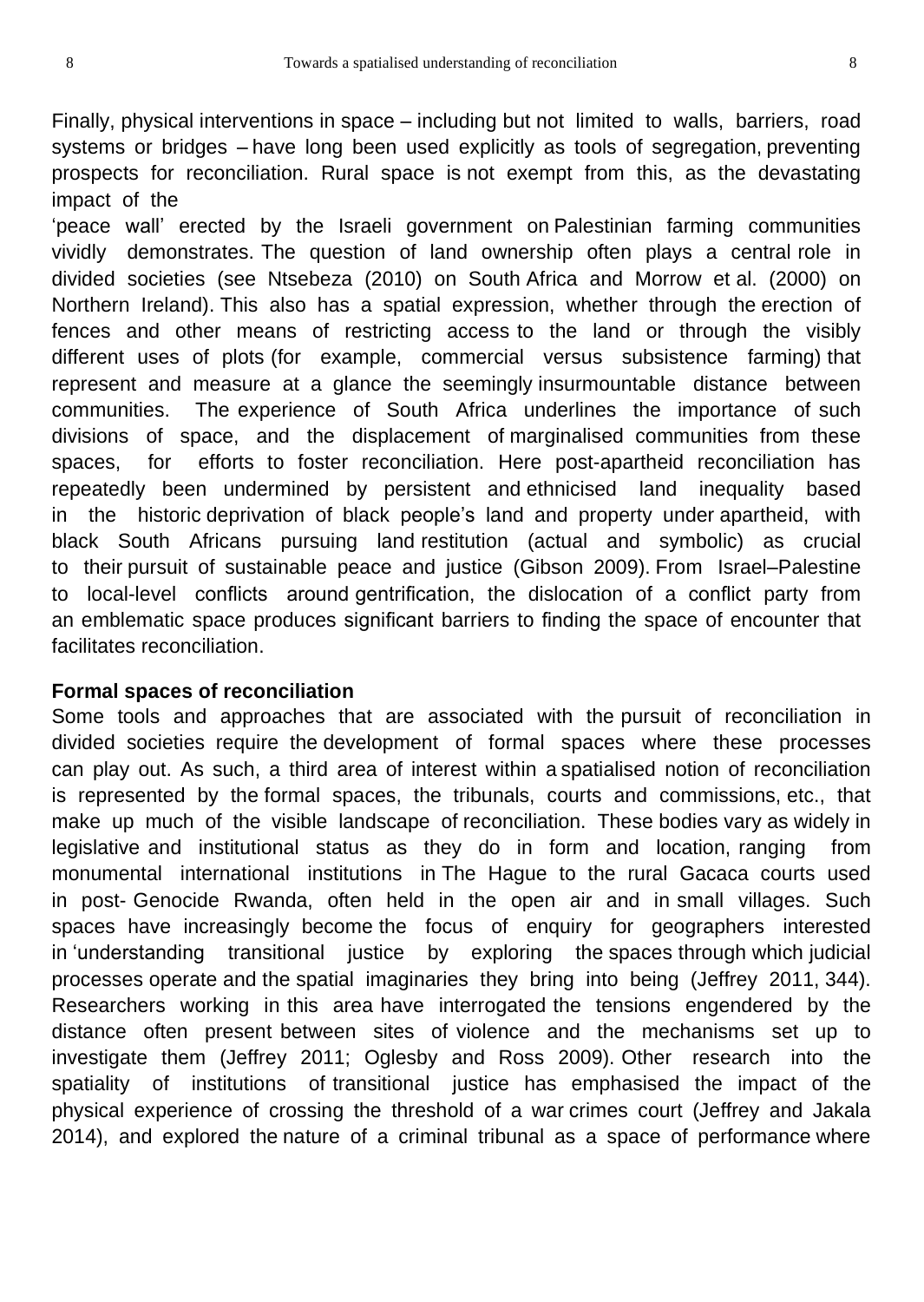justice must be 'seen to be done' (Hughes 2015). The creation of spaces that complicate distinctions between local, national and international represents another fruitful area for researchers concerned with understanding the architecture of transitional justice and reconciliation. Inwood et al.'s work on local level Truth and Reconciliation Commissions in Detroit and Greensboro (USA) demonstrates how activists 'discursively connect' these bodies to their counterparts at the international level in order to lend legitimacy to the spaces of reconciliation they seek to open up (2016, 60).

While some formalised spaces of reconciliation are tied to the diverse institutions of transitional justice, others are created as an output of instrumental projects of reconciliation. This results in the construction of a new space, or the transformation of an old one, which is simultaneously constitutive and representative of the reconciliation process. Such spaces might include sacred commemorative spaces built by communities in Sierra Leone following the devastating conflict there (Kaindeneh 2012), or community theatres established to bring communities together in arts-based reconciliation programmes (Breed 2014). Finally, the thriving field of scholarship concerned with monuments, memorials and other commemorative spaces deals quite frequently with the question of reconciliation. Erecting a monument, whether by the governing authorities or by non-elite groups, can be a powerful tool to acknowledge past wrongs and give voice to victims' experience, something that is all the more powerful when anchored in the landscape in bricks and mortar (Connerton 1989). Commemorative spaces in places as diverse as Kyrgyzstan (Harrowell 2015), South Africa (Marschall 2010) and Chile (Baxter 2005) have all been examined by researchers, their role in promoting – or obstructing – reconciliation subjected to critical scrutiny.

#### **Everyday spaces of reconciliation**

The processes of reconciliation cannot be contained within the neat boundaries of such formally identified spaces, however. For these processes to be at all successful they must impact the daily lives and practices of the relevant communities. Further research into a fourth area would be fruitful  $-$  the everyday spaces that become transformed by processes of reconciliation, their meaning and quality shifted. This focus on the everyday, what Lefebvre defined as both ordinary and repetitive, '"what is left over" after all distinct, superior, specialised, structured activities have been singled out by analysis' (1991b, 97), draws on the important body of recent geographical scholarship that underlines the significance of the quotidian. It takes its cue from feminist scholarship on gendered experiences of the everyday and how these both reflect and affect the spatial structuring of the public realm (McDowell 1999; Smith 1987). These approaches see the inherent power of everyday experiences – the spaces, objects and temporalities that we engage with most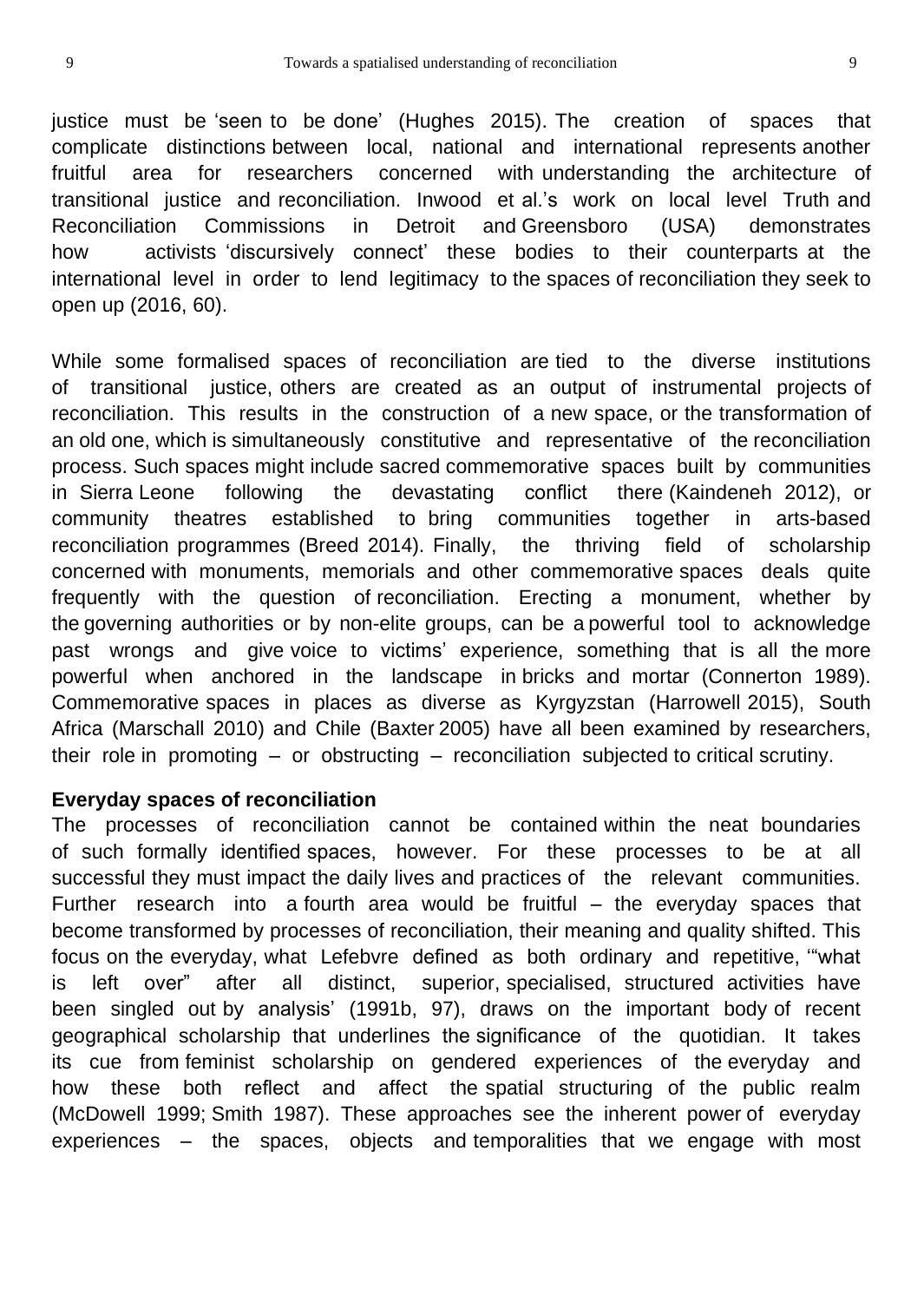frequently – as undervalued and under investigated. To quote Horton and Kraftl's convincing call to understand everyday children's geographies, 'the "everydayness" of the everyday is often assumed, and is left begging critique' (2006, 72).

This is certainly true in work on reconciliation, in which formal spaces such as those discussed above often occupy the spotlight. However, on deeper reflection the literatures on reconciliation and divided societies do allow us to identify a range of everyday spaces that have become spaces of reconciliation by dint of the activities that take place there. These were not created with the goal of facilitating reconciliation, but have become an important constituent part of these processes. They include elements of the rural environment – rivers, forests, hills – that assume central roles in ceremonies and rituals of reconciliation in urban communities. Numerous researchers have highlighted how rivers are used to bathe and purify former child soldiers to enable them to successfully reconcile with their communities following the civil war in Sierra Leone (Stark 2006; Tursunova 2008). Similar practices exist in Angola, where former combatants were taken into the bush in order to undergo ritual treatments to allow them to return to the community (Honwana 1998). In these cases and others, spaces within the rural environment take on a symbolic meaning and purpose within the framework of reconciliation practices, and are transformed by this meaning for the duration of the practice (and perhaps longer). In urban contexts, toilets in an ethnically segregated school in post-conflict Mostar became a place where students could transgress the strict ethnicised spatial order of the city for a time (Hromadzic 2011). Elsewhere, Jeffrey identified the 'invented spaces of transnational justice' created by the outreach strategies of the International Criminal Tribunal for the former Yugoslavia (ICTY), including 'Coffee shops, homes, university campuses and individual human bodies' as spaces that are drawn into the practice of transitional justice (Jeffrey 2011, 354).

The diversity of these spaces is striking, and prompts a number of questions for future inquiry. First, are some 'everyday' spaces more conducive to reconciliation than others? What can be learned from this? Second, how does the experience of reconciliation change the nature of the space? Does the memory of reconciliation live on, having made an indelible mark on the nature of the space, changing its meaning and impact on the people that use it, or is its identity as a space of reconciliation transient? The answers to these questions are not clear, but work towards answering them would greatly help us to understand the relationship between space and reconciliation processes.

#### **Conclusion**

1 0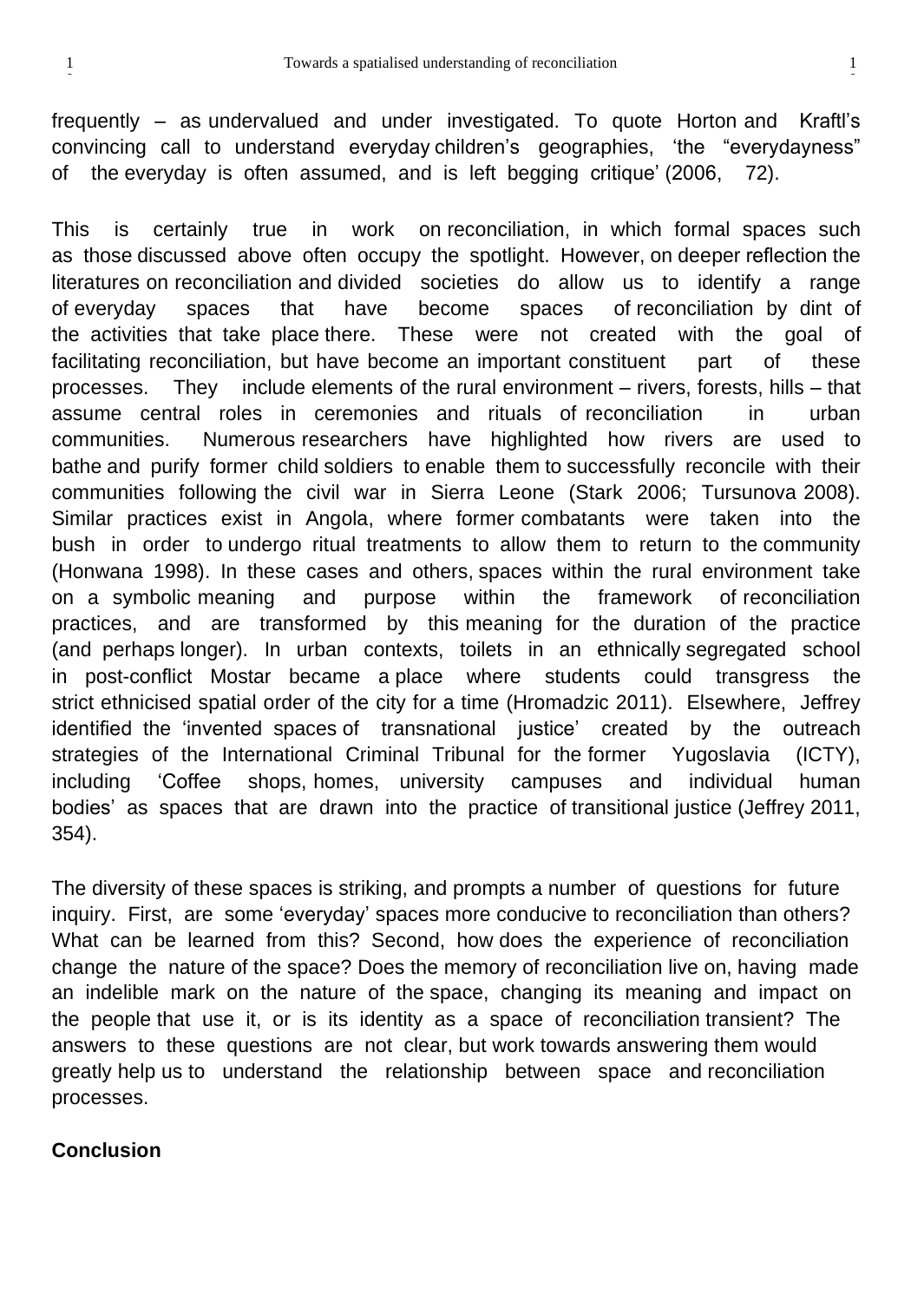The examples above highlight the value of viewing reconciliation through a spatial lens, and begin to bring together the explorations of this theme occurring across different disciplines. Through this initial overview we can begin to see how spatial interventions can support or impede the processes of reconciliation, how spaces of reconciliation can be both formally constituted or become transformed by the relationship-building that takes place there, and how space is an important factor in a range of approaches to reconciliation, including instrumental and contact-based interventions and the use of transitional justice mechanisms.

Seen in this way the notion of reconciliation is inherently spatial – it draws on space as a resource just as it brings about transformations in the spaces where its processes occur. This paper begins to highlight a range of potential areas for future research, including the role of rural space in facilitating or hindering reconciliation (since much work so far has focused on the issue of divided cities); the afterlife of formal and informal spaces of reconciliation; and the potential for participatory planning practices to be integrated into instrumental and contact-based approaches to reconciliation, to name just a few.

Despite the spatial turn in peace and conflict studies and the increasingly vibrant scholarship in the field of peace geographies, there remain significant challenges to bringing these disciplines into dialogue. Too many peace and conflict theorists still understand space as a vessel, while many geographers struggle to conceive of reconciliation beyond the narrow scope of a TRC or tribunal. Too often inquiries focus on formal, monumental or symbolic elements of reconciliation and spatial interventions even though, as shown above, some of the most important intersections between space and reconciliation occur in the everyday and informal spheres.

This paper seeks to address this by providing a more nuanced point of departure  $-$  a view of space and reconciliation as mutually constitutive, intricately interrelated and continuously being remade. Both concepts are hence simultaneously understood as process and outcome and these conceptual similarities could be exploited to great effect, building on a similar approach advocated for by Koopman (2011) with regards to peace. Interrogating the dynamic relationship between space and reconciliation – where space is made intimate and provides the conditions for intimacy with the other – allows us to better understand the complex processes of reconciliation, and to intervene more effectively in support of the remaking of fractured social relations in the aftermath of conflict.

#### **Acknowledgements**

1 1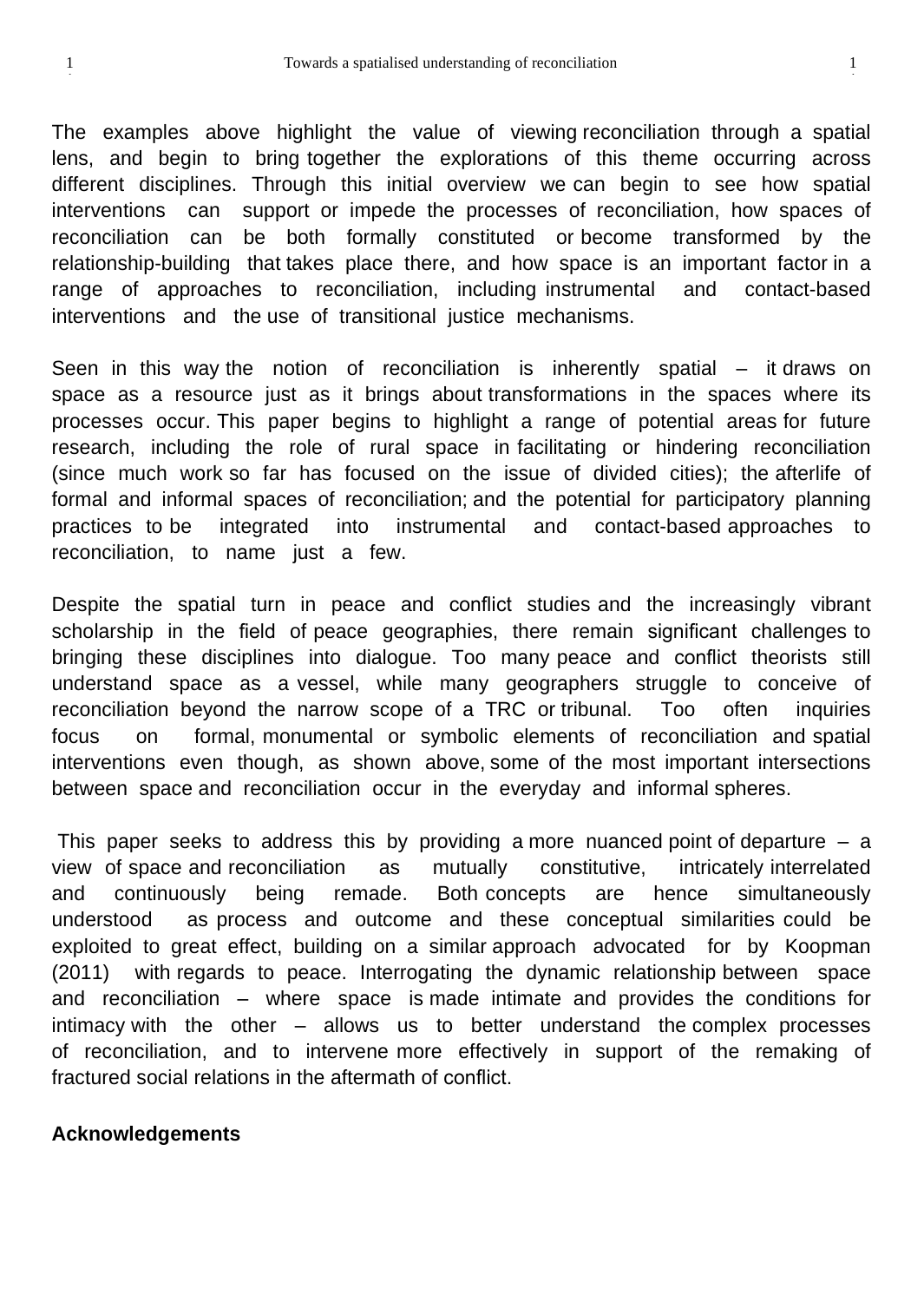The author would like to thank the reviewers, colleagues in the Peacebuilding and Conflict Transformation research group and Melanie Rohse for their constructive comments on earlier versions of this article. The author would also like to acknowledge funding from the Allan and Nesta Ferguson Charitable Trust.

#### **References**

Baxter V 2005 Civil society promotion of truth, justice, and reconciliation in Chile: Villa Grimaldi Peace & Change 30

120–36

- Bekerman Z 2007 Rethinking intergroup encounters: rescuing praxis from theory, activity from education, and peace/co- existence from identity and culture Journal of Peace Education 4 21–37
- Bevan R 2007 The destruction of memory: architecture at war Reaktion Books, London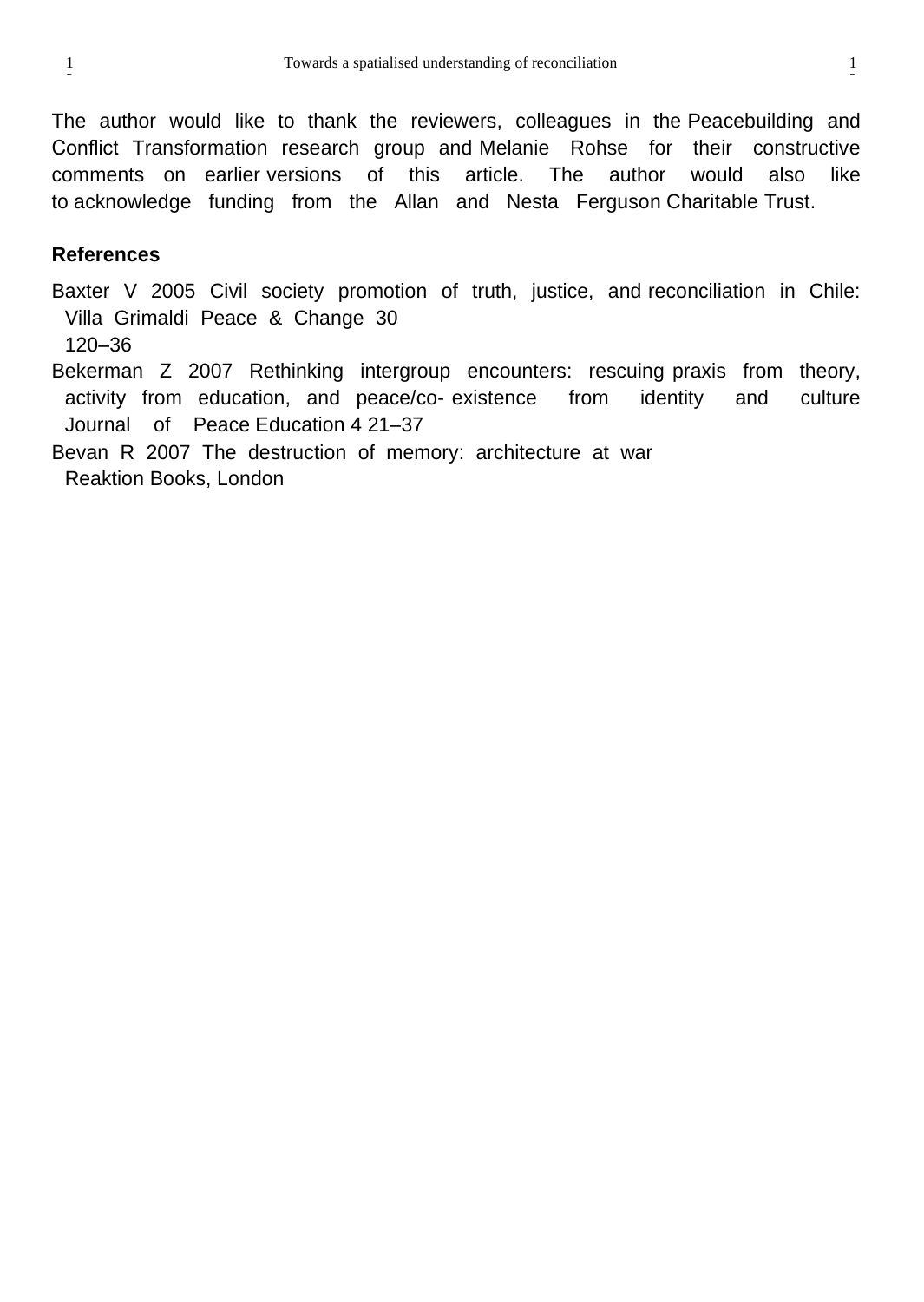- Bjorkdahl A and Buckley-Zistel S eds 2016 Spatialising peace and conflict: mapping the production of places, sites and scales of violence Palgrave Macmillan, Basingstoke Bloomfield D 2006 On good terms: clarifying reconciliation Berghof
- Research Center for Constructive Conflict Management, Berlin Bollens S 1998 Urban planning amidst ethnic conflict: Jerusalem and

Johannesburg Urban Studies 35 729–50

- Brand R and Fregonese S 2016 The radicals' city: urban environment, polarisation, cohesion Routledge, London
- Breed A 2014 Performing the nation: genocide, justice, reconciliation Seagull Books, London
- Chayes A and Minow M 2003 Imagine coexistence: peace and reconciliation between opposing groups after violent mass conflict Jossey-Bass, San Francisco CA
- Coaffee J 2016 From polarisation to shared spaces: the influence of the built environment in contested societies 173–

178 in Brand R and Fregonese S The radicals' city: urban environment,

- polarisation, cohesion Routledge, London
- Connerton P 1989 How societies remember Cambridge University Press, New York NY
- Coward M 2009 Urbicide: the politics of urban destruction Routledge, London
- Crocker D 2002 Punishment, reconciliation, and democratic deliberation Buffalo Criminal Law Review 5 509–49
- Dixon J Durrheim K Tredoux C Tropp L Clack B and Eaton L 2010 A paradox of integration? Interracial contact, prejudice reduction, and perceptions of racial discrimination Journal of Social Issues 66 401–16
- Fenster T 2005 The right to the gendered city: different formations of belonging in everyday life Journal of Gender Studies 14 217–31
- Forest B and Johnson J 2002 Unraveling the threads of history: Soviet-era monuments and post-Soviet national identity in Moscow Annals of the Association of American **Geographers**

92 524–47

Gaffikin F Karelse C Morrissey M Mulholland C and Sterrett K

2016 Making space for each other: civic place-making in a divided society Queens University Belfast, Belfast

- Galtung J 2001 After violence, reconstruction, reconciliation, and resolution in Abu-Nimer M ed Reconciliation, justice and coexistence: theory and practice Lexington Books, Lanham MD
- Gibson J 2009 Overcoming historical injustices: land reconciliation in South Africa Cambridge University Press, Cambridge

1 3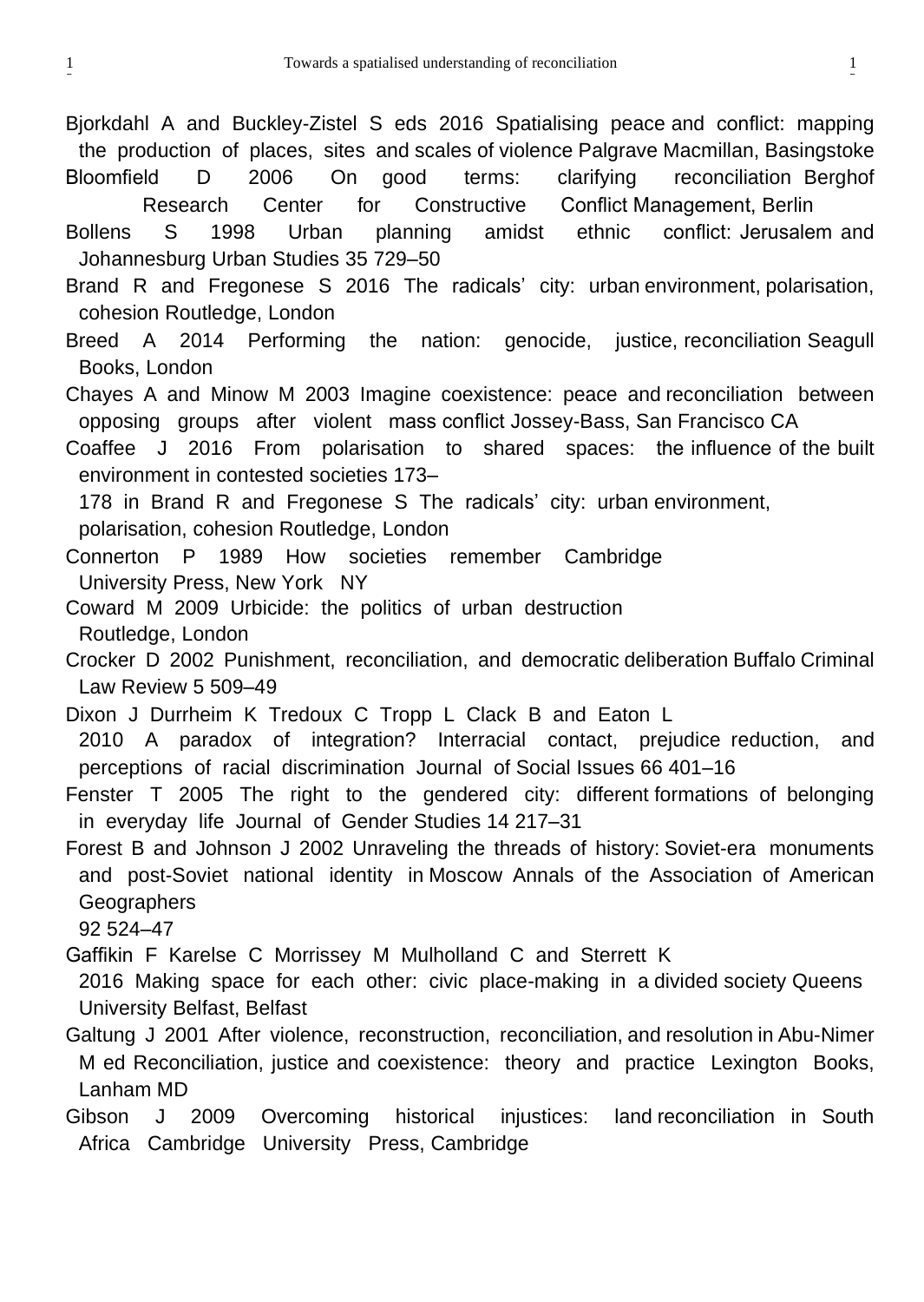- Gibson J and Claassen C 2010 Racial reconciliation in South Africa: interracial contact and changes over time Journal of Social Issues 66 255–72
- Gobodo-Madikizela P 2008 Trauma, forgiveness and the witnessing dance: making public spaces intimate Journal of Analytical Psychology 53 169–88
- Graham S 2004 Cities, war and terrorism: towards an urban geopolitics Blackwell, Oxford
- Hansen P 1993 Hannah Arendt: politics, history and citizenship
- Polity Press, Cambridge
- Harrowell E 2015 From monuments to mahallas: contrasting memories in the urban landscape of Osh, Kyrgyzstan Social & Cultural Geography 16 203–25
- Healey P 1992 Planning through debate: the communicative turn in planning theory Town Planning Review 63 143–62
- Healey P 2006 Collaborative planning: shaping places in fragmented societies Palgrave Macmillan, London
- Hofmeyr J and Govender R 2015 SA reconciliation barometer 2015 survey Institute for Justice and Reconciliation, Cape Town
- Honwana A 1998 Okusiakala Ondalo Yokalye, let's light a new fire: local knowledge in the post-war reintegration of war- affected children in Angola Consultancy Report for CCF Angola
- Horton J and Kraftl P 2006 What else? Some more ways of thinking and doing 'children's geographies' Children's Geographies 4 69–95
- Hromadzic A 2011 Bathroom mixing: youth negotiate democratization in postconflict Bosnia and Herzegovina PoLAR: Political and Legal Anthropology Review 34 268–89
- Hughes R 2015 Ordinary theatre and extraordinary law at the Khmer Rouge Tribunal Environment and Planning D: Society and Space 33 714–31
- Inwood J Alderman D and Barron M 2016 Addressing structural violence through US reconciliation commissions: the case study of Greensboro, NC and Detroit, MI Political Geography 52 57–64
- Jeffrey A 2011 The political geographies of transitional justice. Transactions of the Institute of British Geographers 36 344–59
- Jeffrey A and Jakala M 2014 The hybrid legal geographies of a war crimes court Annals of the Association of American Geographers 104 652–67
- Johnson N 2002 Mapping monuments: the shaping of public space and cultural identities Visual Communication 1 293–8
- Kaindeneh S 2012 Remembering the past and reconciling for the future: the role of indigenous commemorative practices in Sierra Leone in Darweish M and Rank C eds Peacebuilding and reconciliation: contemporary themes and challenges Pluto Press, London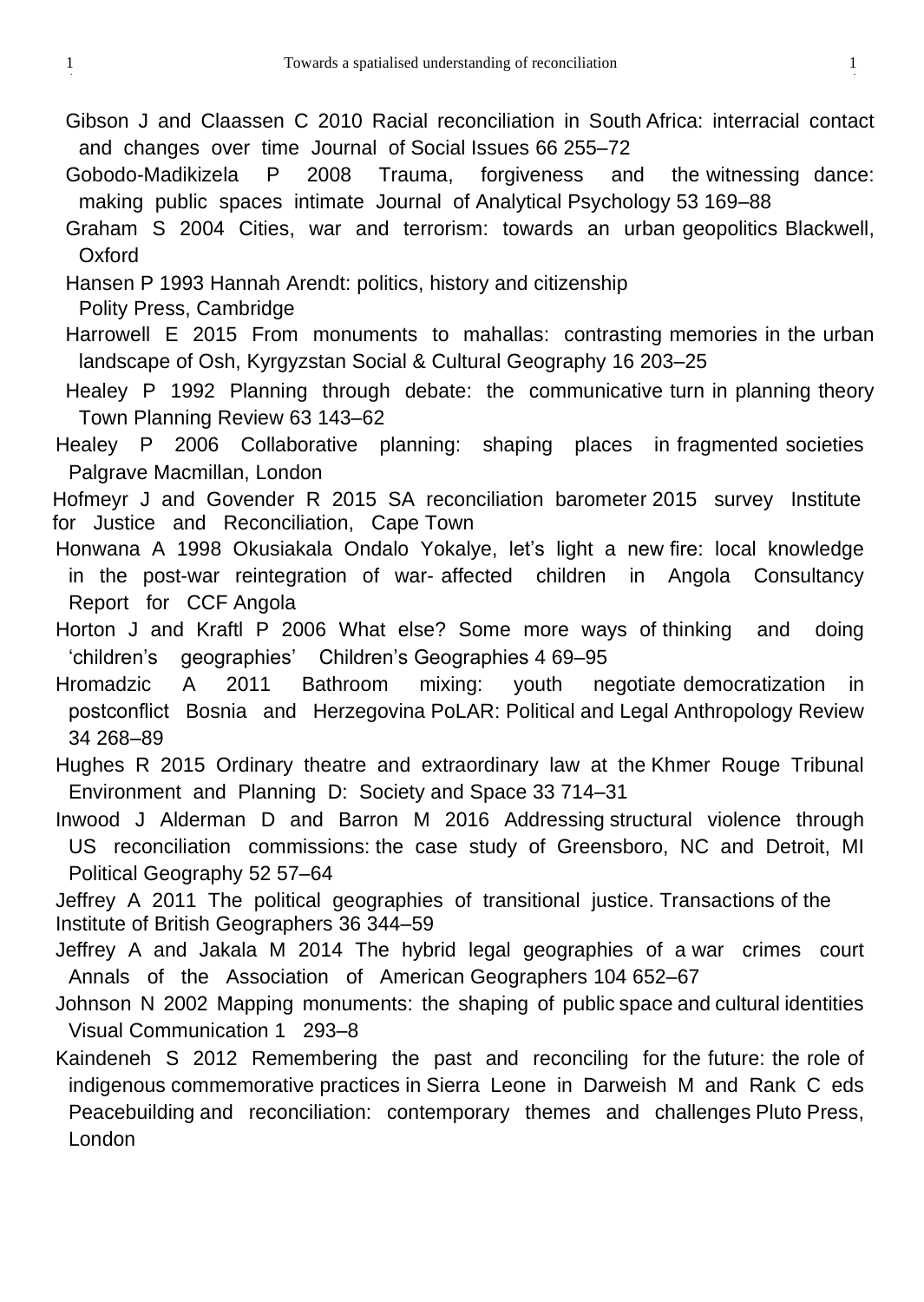Kobayashi A 2009 Geographies of peace and armed conflict: Introduction Annals of the Association of American Geographers 99 819–26

Koopman S 2011 Let's take peace to pieces Political Geography. 30 193–4.

Lederach J P 1997 Building peace: sustainable reconciliation in divided societies USIP Press, Washington DC

Lefebvre H 1991a The production of space Blackwell, Oxford

Lefebvre H 1991b Critique of everyday life (Vol. 2) Verso, London

Loyd J M 2012 Geographies of peace and antiviolence. Geography Compass 6 477–89

Maoz I 2011 Does contact work in protracted asymmetrical conflict? Appraising 20 years of reconciliation-aimed encounters between Israeli Jews and Palestinians Journal of Peace Research 48 115–25

Marschall S 2010 Landscape of memory. Commemorative monuments, memorials and public statuary in post-apartheid South-Africa Brill, Leiden

Massey D 2005 For space Sage, London

McDowell L 1999 Gender, identity and place: understanding feminist geographies University of Minnesota Press, University of Minnesota Press MN

Megoran N 2011 War and peace? An agenda for peace research and practice in geography Political Geography 30 178–89

Megoran N and McConnell F 2014 Geographies of peace: new approaches to boundaries, diplomacy and conflict resolution IB Tauris, London

Morrow D Eyben K and Wilson D 2000 Reconciliation and social inclusion in rural areas Rural Community Network, Cookstown

Nadler A 2002 Post-resolution processes: on instrumental and socio-emotional routes to reconciliation 127–43 in Salomon G and Nevo B eds Peace education worldwide: the concept, underlying principles, and research Erlbaum, Mahweh NJ

Nagle J 2009 Sites of social centrality and segregation: Lefebvre in Belfast, a 'divided city' Antipode 41 326–47

Ntsebeza L 2010 Reconciliation and the land question 85–92 in Du Toit F and Doxtader E eds In the balance: South Africans debate reconciliation Jacana Media, Johannesburg

- Oglesby E and Ross A 2009 Guatemala's genocide determination and the spatial politics of justice Space and Polity 13 21–39
- Pankhurst D 1999 Issues of justice and reconciliation in complex political emergencies: conceptualising reconciliation, justice and peace Third World Quarterly 20 239–55
- Pettigrew T and Tropp L 2006 A meta-analytic test of intergroup contact theory Journal of Personality and Social Psychology 90 751
- Pullan W and Baillie B eds 2013 Locating urban conflicts: ethnicity, nationalism and the everyday Palgrave Macmillan, New York NY